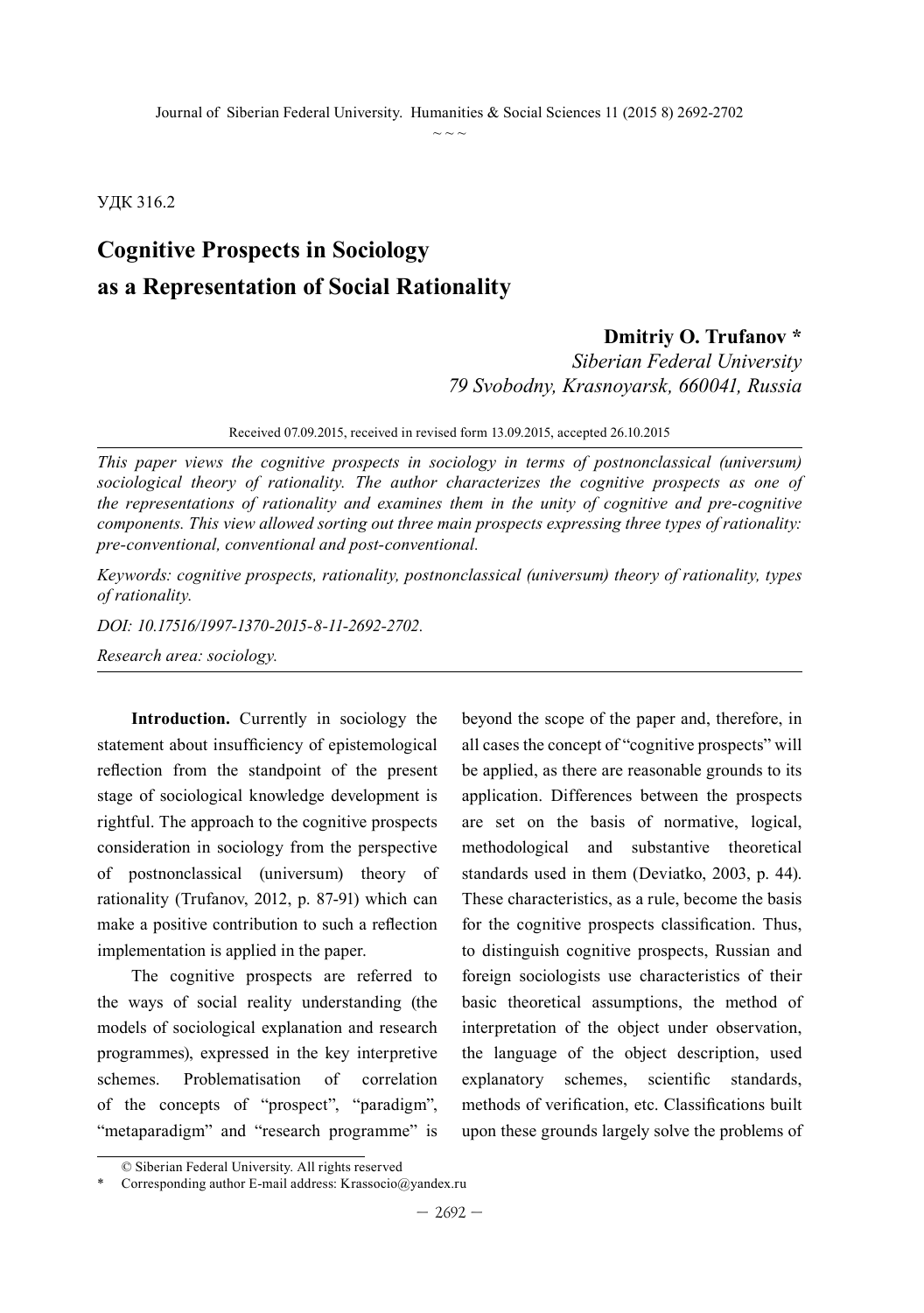understanding and structuring of the accumulated experience of social cognition. Along with that, from the point of view of the modern postnonclassical sociology, such classifications have a common feature, which makes them controversial: the setting of the "absolute observer" that characterizes cognitive prospects as systems of theoretical coordinates, excluded from the structures of the life world, free from the social group preconditions, i.e. as an autonomous section of reality are traced in them. In addition to that, the given autonomy of prospects as a special intellectual reality is entirely speculative, and the setting of the absolute observer was repeatedly criticized from the standpoint of the sociology of knowledge. Along with this, various social researches have repeatedly shown the entity of intellectual, social and affective processes. Thus, R. Collins, in his "Four Sociological Traditions" starts from the thesis that social science comes from a social basis that reveals science as socially motivated, determined by the society in which a scientist lives (Collins, 2009, p. 16). The results of L.S. Vygotsky's studies indicate the continuity of intellectual and affective processes, which division turns thinking into "autonomous flow of thoughts thinking about themselves" (Vygotsky, 2011, p. 25). In fact, "every idea, in the processed form, contains affective relation of a person to reality presented in this idea" (Vygotsky, 2011, p. 26). The facts of subjective interpretation of reality are summarized by E.V. Zinchenko in the thesis that there are no natural facts in social life, any fact is included in the horizon of interpretation (Zinchenko, 2003). Entity of affective and social processes is shown in E. Durkheim's conclusions about the nature of crime that confirm rootedness of criminal law norms in emotions and feelings of the society members. Crime is creates by a contrast between different acts and collective feelings, and comes from this opposition (Durkheim, 1990, p. 78-86). Awareness of the

latter is in the basis of collective assessments that create verbally formalized norms expressing collective feelings.

A. Gouldner's thesis that social theories include two well-defined classes of elements: "postulates" that express the cognitive component of theories and "implicit fundamental assumptions" that reveal their precognitive foundations could become generalization of the abovementioned researchers' conclusions (Gouldner, 2003, p. 54- 62). Continuing this idea, it should be considered that such a structure is also peculiar to the cognitive prospects, which are expressed in the corresponding sociological theories. At that, postulates (verbally expressed representations of cognitive prospects) are represented as derivatives built upon precognitive grounds related to the peculiarities of researchers' experiences of their relationships with reality. Such experiences are marked with different terms in the social sciences (penetrating orientations (Dodonov, 1978, p. 20) and overvalued experiences (Nemirovsky, 2002, p. 18), as social behavior determinants determine the researchers' commitment to a particular cognitive prospect.

Thus, the abovementioned grounds for the cognitive prospects classifications allow us to classify not the prospects as such, but their theoretical principles – the cognitive component of prospects. This circumstance leads to the fact that within the frames of such classifications cognitive prospects in sociology are deprived of their basic grounds moved above the boundaries of reality. Thus, the problem is in the need for the use of such a ground to classify the cognitive perspectives, which would allow considering the latter as an integral part of social reality, returning them basic rootedness. Postnonclassical (universum) theory of rationality could become the tool for such a search, in the context of which the cognitive prospects are seen as one of the representations of social rationality. Classification,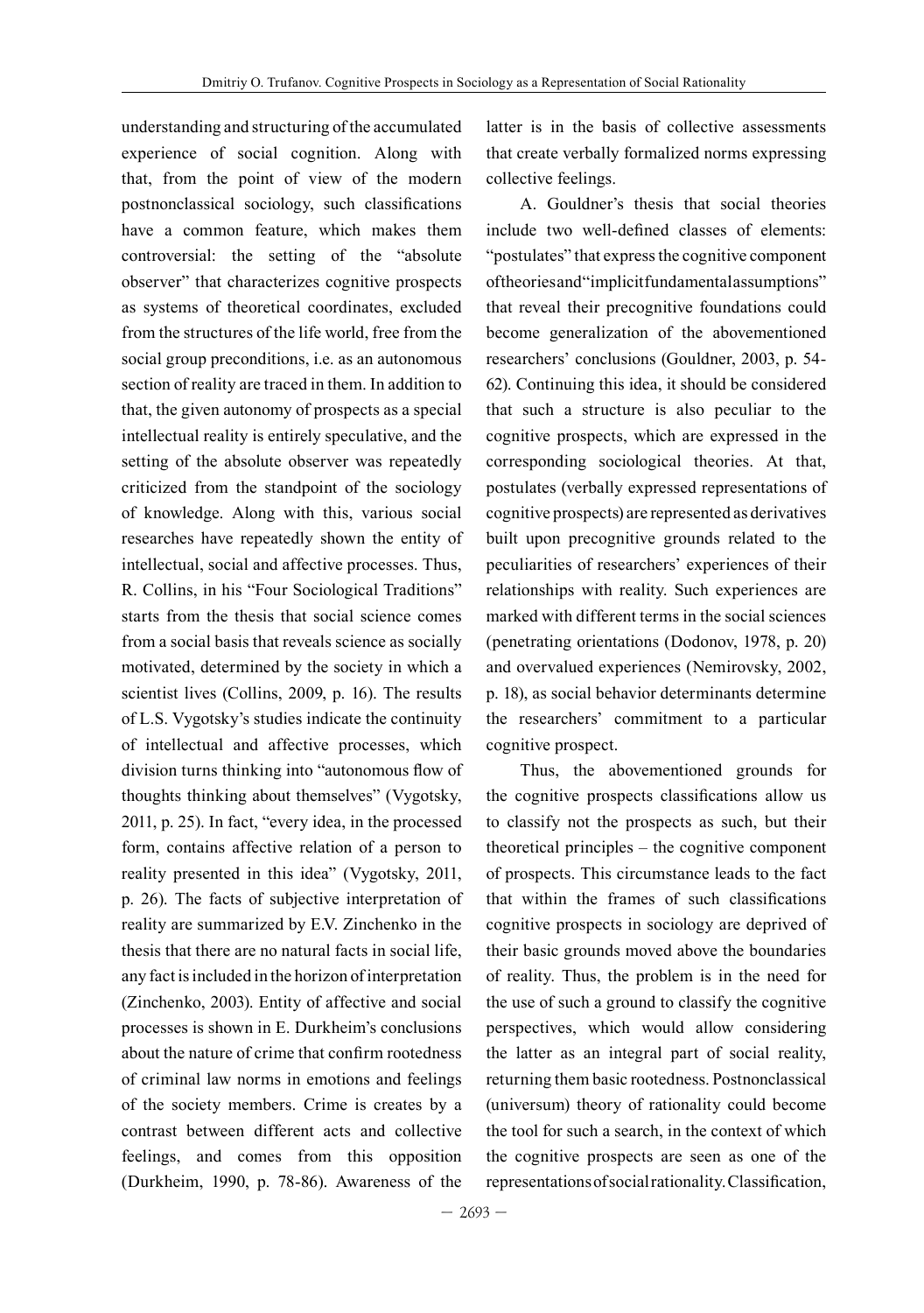built within the framework of such an approach will allow complementing the existing methods for the prospects classification in sociology and offer a variant to the aforementioned problem solution. In this paper, we do not claim for a complete overview of sociological theories (it is the task of a separate fundamental research), but set the task to discuss their amount, sufficient to explain our point of view.

**The current state of the subject of research**. There are different classifications of the cognitive prospects in modern sociology, among which there are both dichotomous and polytomous. A common dichotomy is the classification where scientist and humanistic prospects are separated. Scientism is a "direct" prospect, based upon quantitative methodology and sees society as an objective reality; humanistic prospect is "reverse", based upon qualitative methodology and anthropocentric in the principle of social reality understanding. Sociological positivism, structural functionalism and Marxism are referred to the first one; symbolic interactionism, phenomenological sociology and ethnomethodology to the second. The grounds for this classification are the object of observation and the method of its interpretation: in the first case, the object is supra-individual social reality studied by quantitative methods, in the second – personal reality studied by qualitative methods. Within the frames of another dichotomy, on the one hand, the prospect explaining diversity of cultural and social phenomena by the logic of external regulatory principles, "external inflicting beginning" and on the other – the prospect asserting the autonomy of cultural content, the field of meaning, recognizing that "the scope of symbolic classifications has inflicting power": "iron cage vs. culture-autonomy" are discussed (Kurakin, 2005, p. 64). Classification of the cognitive prospects on the basis of the underlying basic assumptions is thoroughly developed.

This basis brings to life the dichotomies of "methodological" individualism, anthropocentric in its basic assumptions, "methodological" holism asserting the superiority of society over an individual, as well as subjectivism – objectivism (Deviatko, 2003, p. 47).

Among political classifications the following ones call for attention. R. Collins identified four prospects that he called sociological traditions (Collins, 2009, p. 12-14): the conflict tradition, which the author sees in the sociologies of K. Marx, F. Engels, M. Weber, K. Mannheim, C.W. Mills, L. Coser, R. Dahrendorf, etc.; rational (utilitarian) tradition to which social exchange theory and rational choice theory (action) are referred; Durkheim's tradition presented at the macro and micro levels of sociological analysis, where the author considers the sociology of A. Comte and H. Spencer, functionalism of T. Parsons and R. Merton, structuralism of C. Levi-Strauss, social anthropology, cultural capital theory by P. Bourdieu, the theory of interaction ritual chains by R. Collins, et al. as its the starting points; micro interactionist tradition "that moves from Charles *Horton* Cooley, W.I. Thomas and George Herbert Mead to Harold Garfinkel and ethnomethodologists." The feature of the key characteristics of social reality that acts as a kind of optics, through the prism of which the researchers observe this reality is used as the basis in the classification. In the conflict tradition it is, accordingly, a conflict, in Durkheim's tradition – solidarity, in the utilitarian tradition – exchange, and identity in micro interactionist tradition (Collins, 2009, p. 10). G. Ritzer uses four criteria on the basis of which he identifies the paradigms of social facts, social definition and social behaviour: theoretical sample, the subject area determination, methods and theories (Ritzer, 2002, p. 580). A.A. Davydov distinguishes humanitarian, natural scientific and mathematical paradigms, which specific character is established according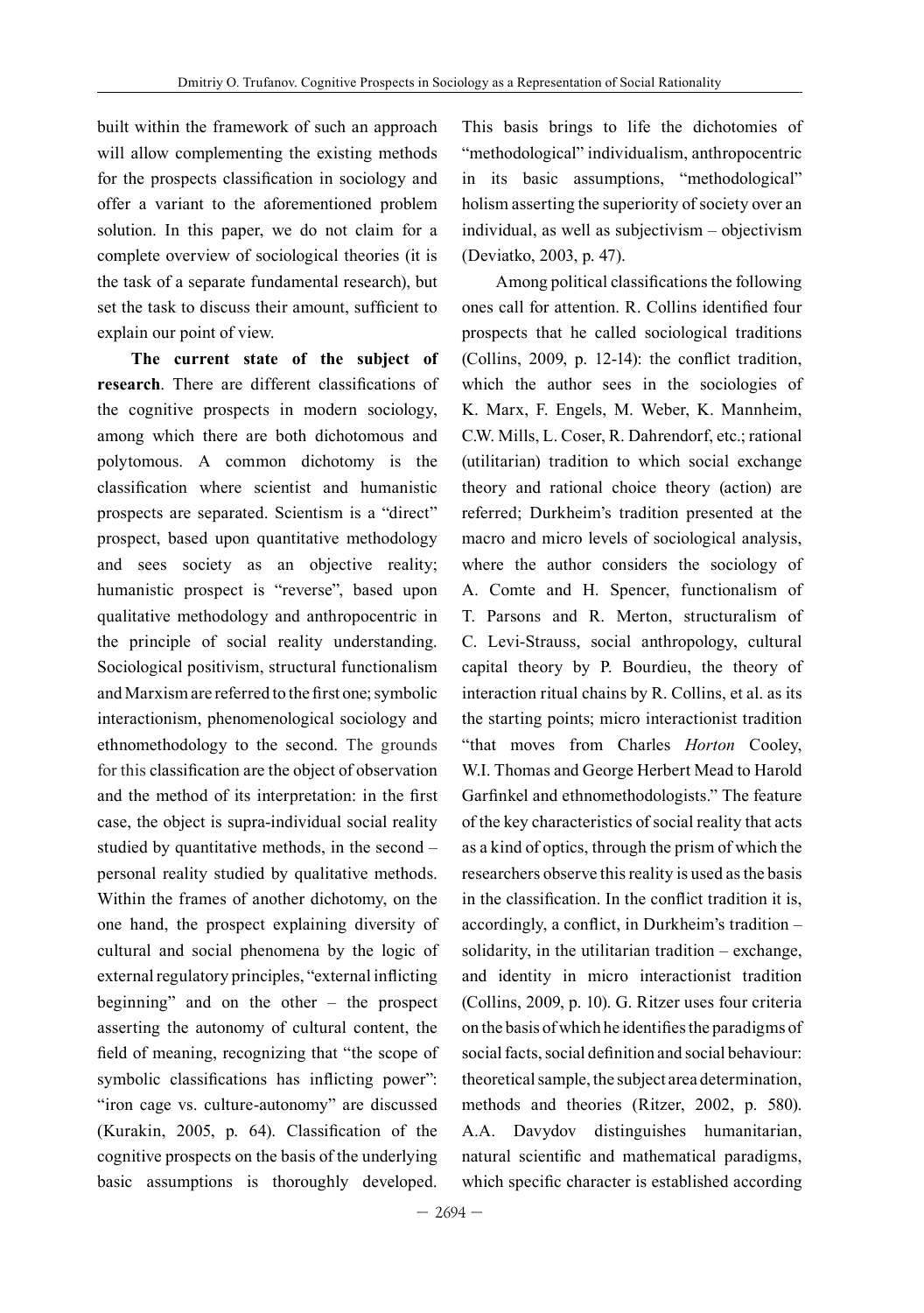to the criteria of the applied explanatory schemes, methods of verification, scientific standards and description languages (Davydov, 1992, p. 85). S.A. Kravchenko identifies five metaparadigms, the differences between which are determined by the factors of pluralistic society and the nature of its self-development, deterministic increase in dynamic complexity and reduction the time scale of existence (Kravchenko, 2007, p. 9). They include positivist metaparadigm, based on the postulate of linear development; interpretative metaparadigm claiming numerous development opportunities and subjectively constructed worlds; integrated metaparadigm explaining socio-cultural dynamics of society through the prism of uncertain fluctuation, unintentional consequences and ambivalence of functionality/ dysfunctionality; reflexive metaparadigm of modernity, discussing society in the terms of fragmentation, dispersion, social reality gaps where reflexive actors act in the elusive world; nonlinear metaparadigm of postmodernity where society is represented as global local diversity permeated with bifurcations.

From the brief overview it is clear that the grounds used for the cognitive prospects classification allow classifying their theoretical positions mainly. The latter are characterized by various methodological and methodical aspects that determine the existence of a number of classifications, where these aspects become the grounds for theories separation. This circumstance leads to the appearance of different systems for theoretical positions classification that are not always correlated with each other. We intend to consider cognitive prospects as a representation of social rationality, which will allow approaching the task of their classification in terms of the types of rationality, revealing various levels of social reality. Such an approach gives possibility to classify not only theoretical positions, but

prospects as such, in the unity of the cognitive and precognitive components.

**Theoretical approach**. Universum theory of rationality developed within the framework of postnonclassical (universum) sociological approach acts as a theoretical tool in our research (Nemirovsky, 2008; 2002; 2003). The main provisions of this theory, justification of its necessity and theoretical results were discussed in previous works (Trufanov, 2013), therefore, we will confine ourselves to pointing out its main thesis on which we will be based in this study.

From the point of view of the common definition rationality is totality of the verbalized reflective contents of social reality, constituted by reflective practices of individual and group social subjects. In this sense, rationality appears as cognitive self-appeal of social practice. Such self-appeal generates its layer of social reality that reflects existence and development of the latter by the cognitive means. Rationality in this sense is an attribute that separates the world of culture from the world of nature, human society from other associations.

Structural and dynamic properties of rationality are explicit from the standpoint of postnonclassical (universum) sociological approach. Diatropic principle of minimum universum, acting as the core of this approach, allowed to identify a minimum amount of characteristics necessary to describe rationality of any social system. We well briefly outlined two key characteristics fundamental in our study. 1. Social rationality is dialectical unity of reflective and non-reflective contents of social reality that form functional unity. 2. Social rationally forms three types that express hierarchy of the levels of social systems evolutionary development. Pre-conventional type of rationality expresses material and energy level of social development, where social practices, conventions and structures that serve basic organic level of axiological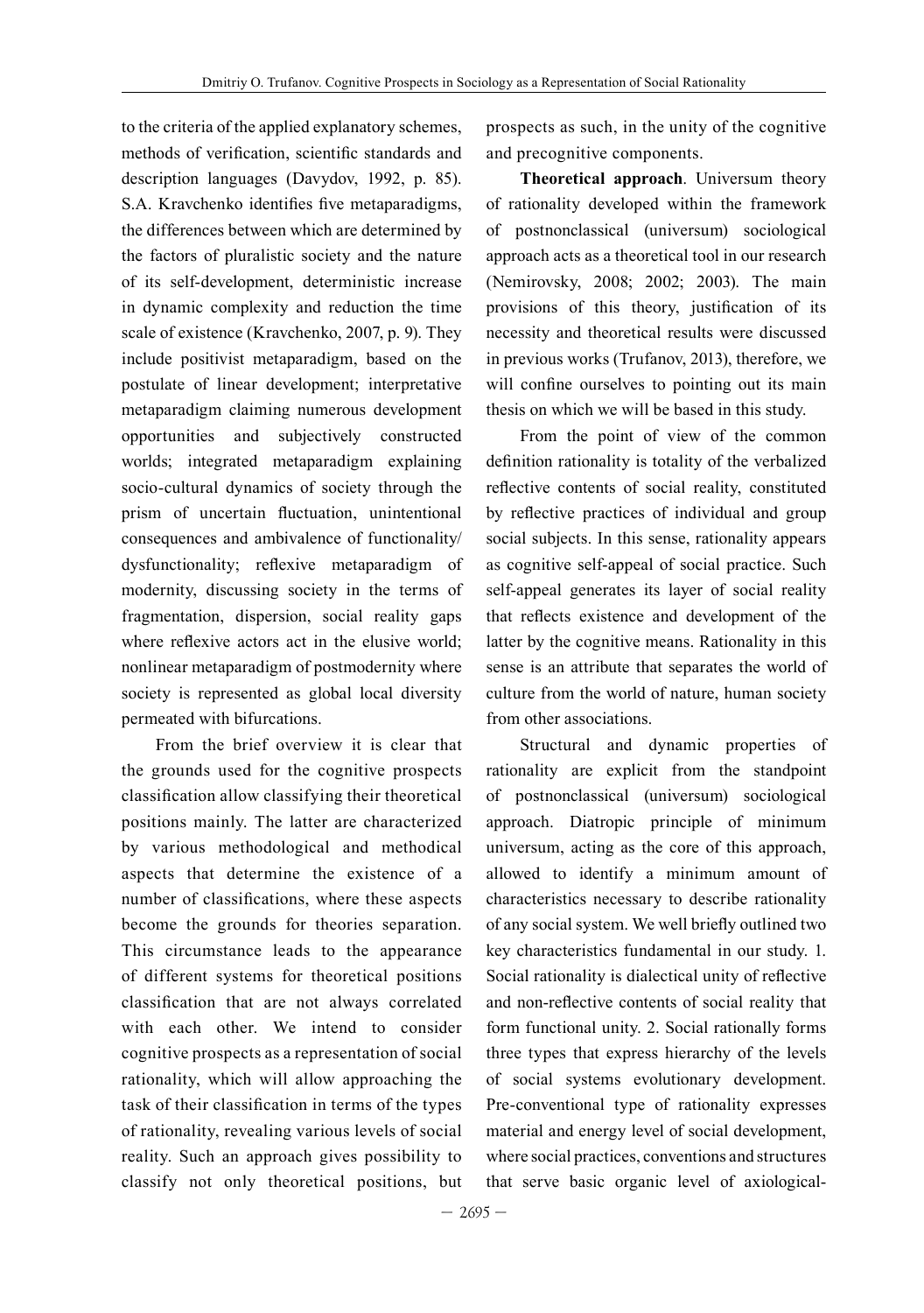requirements system of social subjects are represented. Individuals here strive to achieve personal gains through competition (Homo Economicus). Conventional type of rationality reflects functional and organizational level of society development. Here social practices and conventions that serve the class of social needs determining commitment of social subjects to group norms and values are represented (Homo Sociologicus). Post-conventional type of rationality expresses information level of the society development at which social practices, manifesting spiritual level of the motivational system of social subjects connected with their aspiration for creativity and self-actualization are represented. Here, the individual has a relatively high degree of autonomy from the group conventions and acts as the source of his/her own senses and orientations of behaviour. Correlation of these types of rationality expresses the current situation of any social system existence and development.

The characteristics given are a part of the ideal typical model of social rationality with all the opportunities and limitations typical to such models.

**Major results**. 1. Cognitive prospects in sociology are one of the representations of social rationality. This means that cognitive prospects should be considered as the process and the result of verbalized reflection of social actors (in this regard, A. Giddens absolutely rightfully identifies social sciences as the formalized version of reflection (Giddens, 2011, p. 158). Thus, prospects appear not just as a system of theoretical propositions, discussing the reality from the certain point of view, but as the facts of the reality awareness through the prism of their own ontological characteristics of cognizing subjects. Such characteristics are connected with the initial determinants of subjects' activity and provide the basis for theories formalization. There

are examples in the history of sociology when the connection between particular qualities of theories and circumstances of their authors' lives were clearly visible. Thus, A. Comte's transition from "objective" to "subjective" sociology was accompanied by the changes in his world perception and personal life; K. Marx with his hot temper and striving to struggle (what is reflected, in particular, in his poetic work), connects one of the key contents in his social theory with conflicts and contradictions; ideological crisis, failures in political career and personal life influenced V. Pareto's sociological views.

According to A. Gouldner, "implicit fundamental assumptions" form the basis on which postulates are build, give basis for their selection, act as invisible cement connecting postulates with each other and are unconsciously included in the theory postulates (Gouldner, 2003, p. 55). Similarity of precognitive characteristics acts as the basis of researchers' commitment to the general system of theoretical propositions. Thus, "to the certain extend, theories are accepted or rejected because of the implicit fundamental assumptions they contain. In particular, it is more likely that specific social theory will be accepted by those who share the implicit fundamental assumptions of the theory and agree to them (Gouldner, 2003, p. 55)" .

Thus, cognitive prospects in sociology should be understood as models of sociological explanation, based on the proximity of the world perception of the researchers supporting it, who experience the reality similarly, and have a similar attitude to the world and (or) its parts. On the contrary, attitudes dissonance leads to the appearance of different explanatory models that use their own interpretive schemes. This idea is not new: Plato in his dialogue "The Republic" pointed out precognitive foundations of solidarity. He identified "unity of pleasure or grief, when almost all the citizens equally rejoice or grieve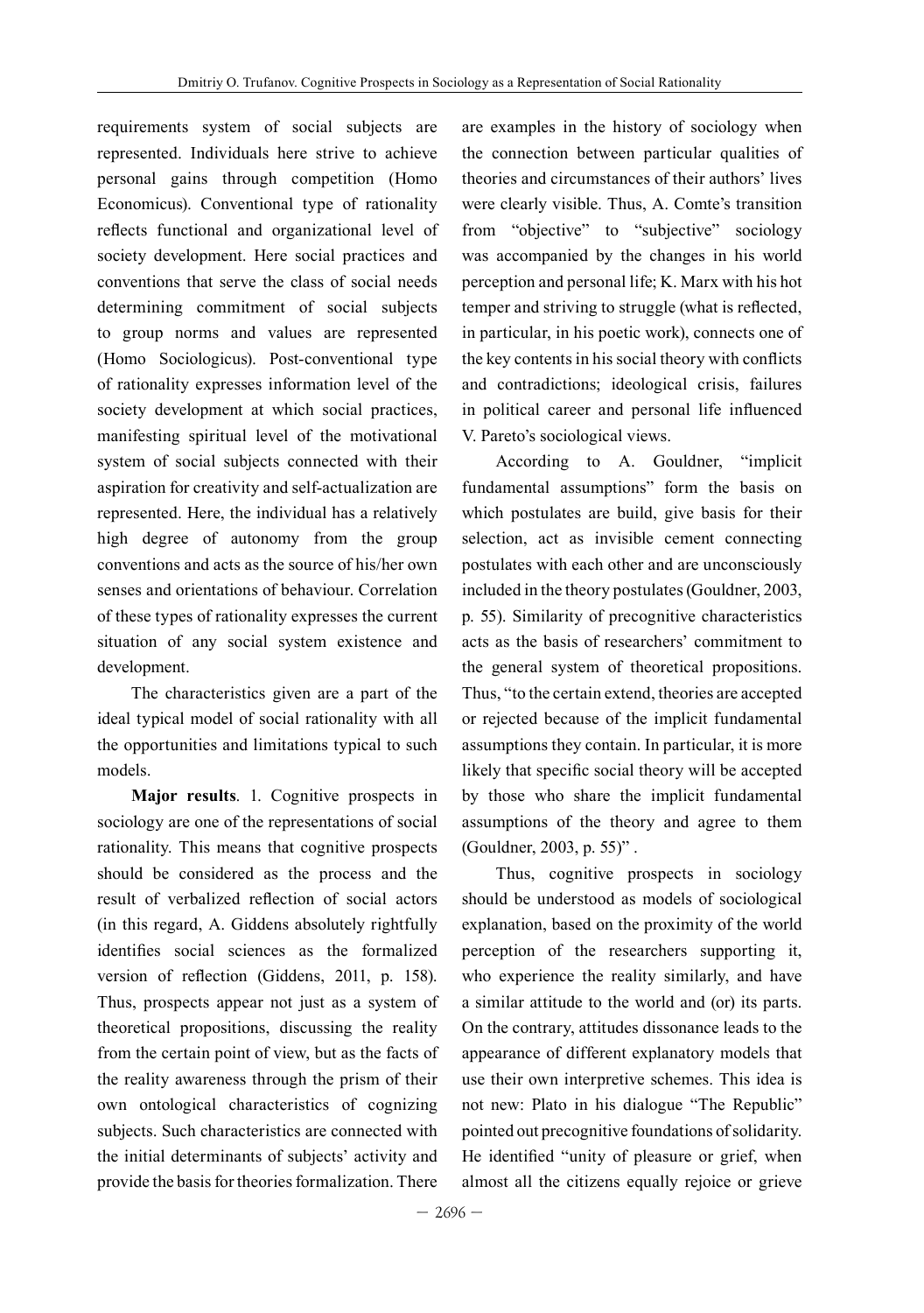if anything arises or perishes" as a factor that unites the state. On the contrary, "isolation of such experiences breaks the connection between citizens, when some are very depressed, and other delighted by the condition of state and its people."

2. In terms of our approach, the cognitive prospects, as a representation of social rationality express pre-conventional, conventional and post-conventional types of rationality, revealing corresponding level of the evolutionary development of society. Within the frames of these types cognitive prospects have distinctive features manifested both in their precognitive prerequisite and theoretical principles. Identification and formalization of these attributes in their relatedness with these types of rationality will allow to make cognitive prospects classification in the unity of the components constituting it. Since the implicit fundamental assumptions can be studied only through their verbal expression, we will make an attempt to reconstruct precognitive assumptions that form the basis for the modern sociological theories.

Here we will make the *hypothesis* that, if society is hierarchical correlation of material and energy, functional and organizational and informational levels of development (according to the universum sociological theory), cognitive prospects represent these levels as a form of social rationality. Next, a number of theoretical models applied in the light of the used approach will be considered.

Cognitive self-appeal of society at the material and energy level is disclosed in preconventional type of rationality. In the social sciences, as a formalized version of reflection, this type is expressed in theories interpreting social reality as a unity of interactions determined by "personal" motivations of social actors. Such motivations are connected with the individual (opposed to group) orientations of social subjects.

At that, the subject here is not free in the choice of orientations: they are defined by the necessity to satisfy the basic shortages of the organism determining their desire to acquire *individual resources* both at biological and social levels. Precognitive foundations of theories here are experiences of reality as a space of the atomized actors' competition pursuing individual goals. The general model of explanation, which is used in such theories for social behavior interpretation, as well as the more extended social processes, can be expressed in the formula "personal goal – action." The theories of social conflict, social exchange, rational choice and functionalism of B. Malinowski can serve as examples of theoretical samples, which should be generally referred to the representations of post-conventional type of social rationality.

Social conflict theories express a "vision of the social order, which supposes existence of groups and individuals trying to advance their own interests at the expense of others; open confrontations can take place in the process of struggle for benefits" (Collins, 2009, p. 61). Incompatibility of social actors' goals connected with their physical survival, material, economic, power and other interests is discussed in various theories of social conflict. Steps towards achieving these goals will inevitably lead actors to confrontation. Social exchange theory by G. Homans studies behavior of individuals driven by a desire to meet their own needs by obtaining remuneration in the process of exchange activity with others. At this, at the level of group interaction such individuals also manifest egoism: they follow group norms insofar as they are aware that this following will bring them net benefit (Ritzer, 2002, p. 327). The similar view on social reality is represented in the theory of social conflict by P. Blau, who uses it for consideration of social interactions at micro and macro levels. At the level of macrosocial structures indirect exchange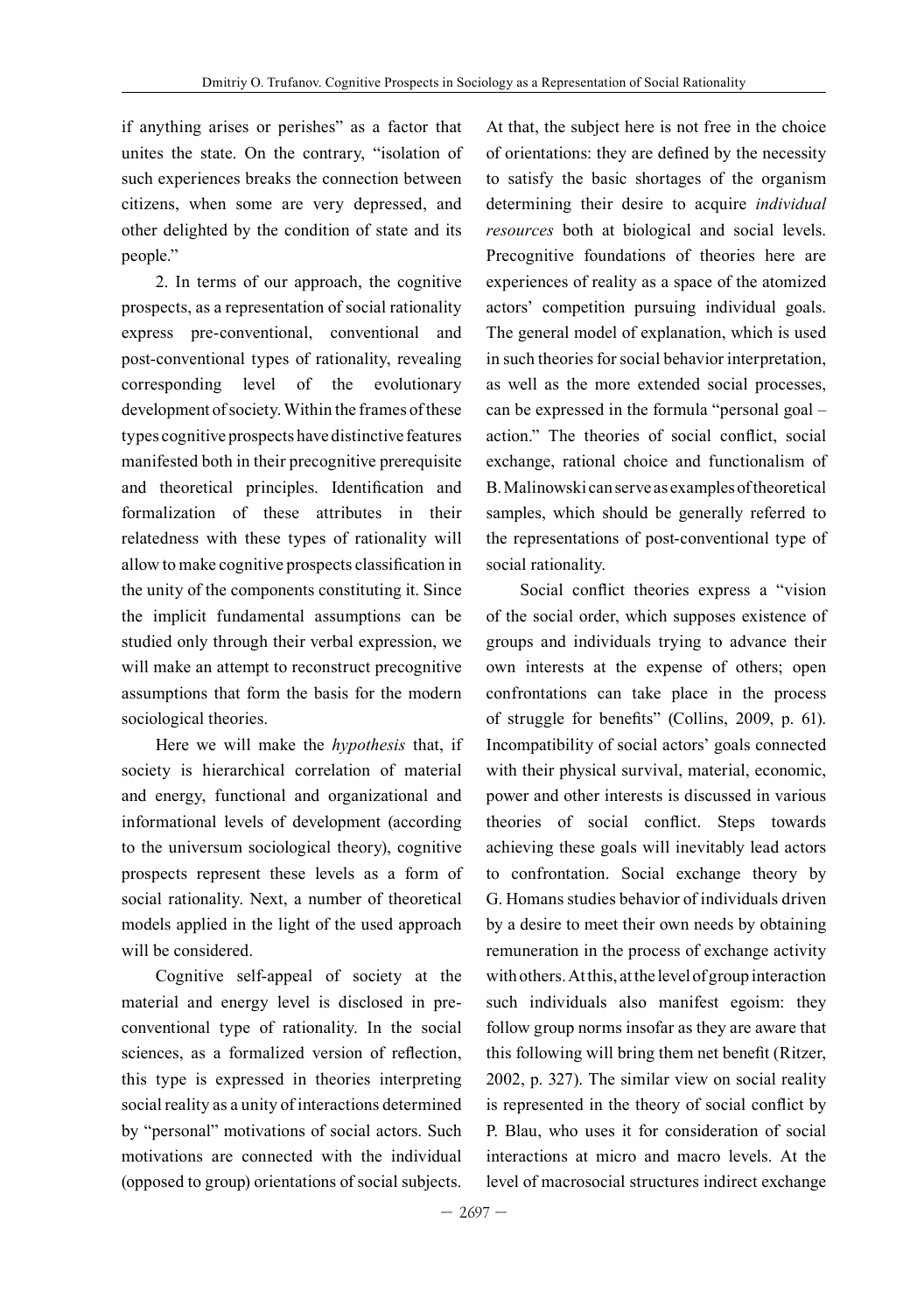connected with the exchange of remunerations between an individual and a collective, as well as between groups takes place. Such methodological individualism can be also traced in the framework of the rational choice theories. Social actors act in the direction of their own benefit maximization, make decisions about behaviour by correlation individual goals, means and conditions of activity. B. Malinowski's functionalism can be an example of the discussion of wider social processes from the point of view of the discussed prospects. He discovers determining factors of culture in the sphere of biological impulses of the human body. Culture is understood as an aggregate of cultural responses to the basic physiological needs of social subjects (Malinowski, 2005, p. 81).

Cognitive self-appeal of society at the functional and organizational level discloses in the conventional type of rationality. This type is expressed in sociological theories which interpret social reality as collective unity that has certain autonomy and determined by the activity of social subjects, motivated by group values. This interpretation gives priority to social and group identification of actors, which is a cognitive response to the importance of social needs, connected with group (opposed to individual) orientations. Precognitive grounds of theories in this case are experiences of social reality as cooperation of interacting actors committed to collective goals. The general model of explanation used in such theories to interpret social behaviour, as well as the wider social processes, can be expressed in the formula "social norm – following." E. Durkheim's sociology, T. Parsons' structural functionalism, and theory of social systems by N. Luhmann are the examples of theoretical models.

Thus, Durkheim emphasizes social solidarity as a key characteristic of the social state. Society, as independently existing reality, makes involuntary impact on individuals,

determining regulatory predetermination of their social behaviour. In structural functionalism with its basic idea of social order, the focus is made on systematicity and balance as the key characteristics of society. Social system as a complex of regulatory rules, values and beliefs, consists of subsystems that provide satisfaction of the four basic needs of social actors – goal achieving, integration, adaptation and maintaining samples. In N. Luhmann' social systems theory, society as an autopoietic system, produces its own basic elements, creates its own boundaries and structures, it is self-referential and closed. Society exists as communication, and separate individuals refer to it to the same extent to which they are the parties of communication. In other aspects (biological and psychical) an individual is driven outside the society and regarded as a part of its external environment.

Cognitive self-appeal of society at the information level is disclosed in the postconventional type of rationality. This type is expressed in sociological theories that reveal social reality as a sphere of activity and interaction regarding autonomous actors, implementing subjectively significant meanings in this activity. Unlike theories expressing pre-conventional rationality of society, social actors in this case acquire relative freedom from biological and social determinations, and become the source of their own orientations. Their social behaviour appears as the process of such orientations implementation (self-realization concerning the autonomous subject). Precognitive foundations of theories here are experiences of social reality as inter-subjective in its nature, as the space where self-actualizing social subjects act. The general model of explanation, which is used in such theories for social behaviour interpretation, as well as the wider social processes, can be expressed in the formula "subjective meaning – expression" (it is indicative that T. Parsons uses the similar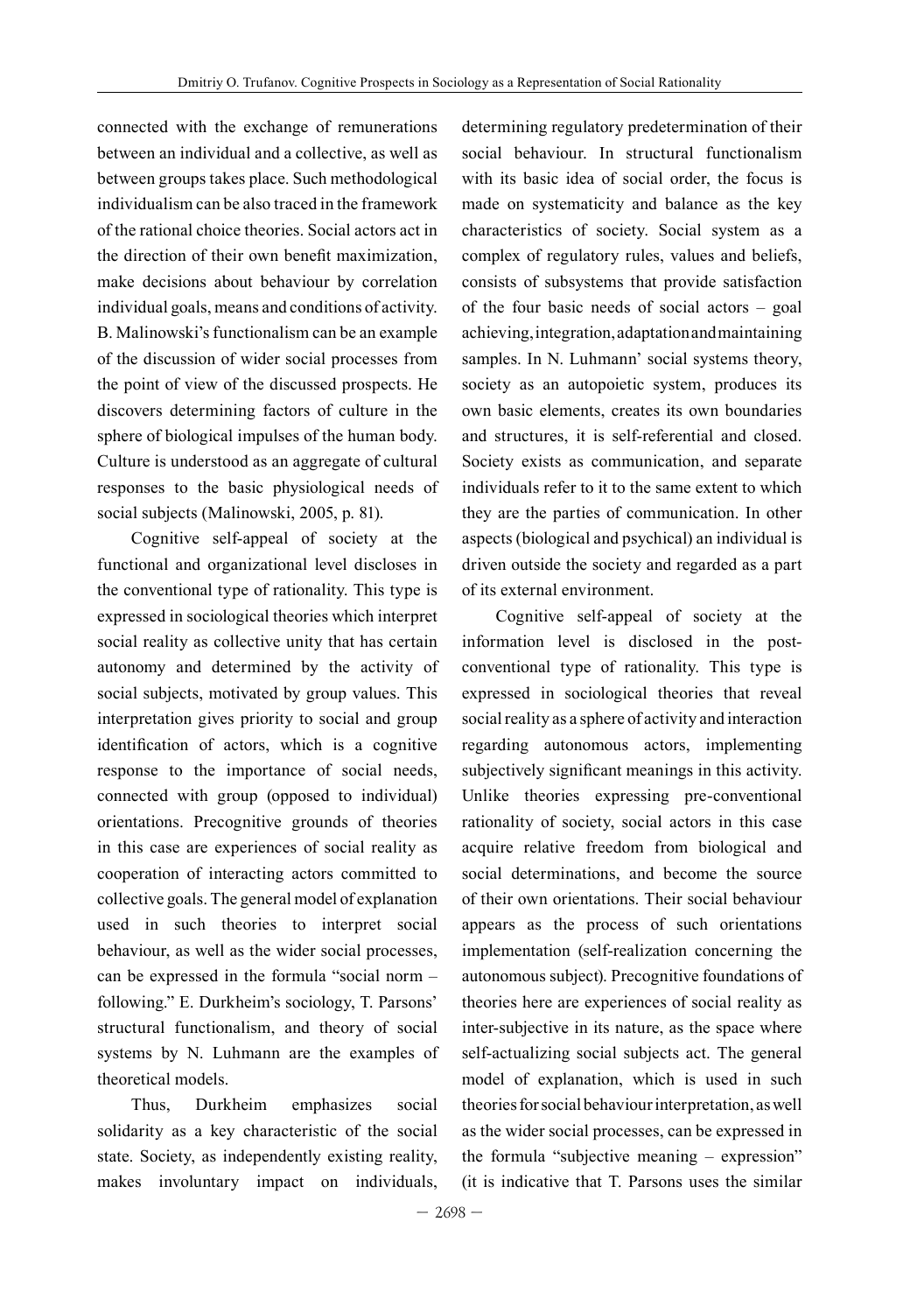formula to denote idealistic theory of action, in the framework of which action is represented as a process of the subjective meaning emanation (Parsons, 2002, pp. 145-146). The examples of theoretical models are: the Subjective (ethical and sociological) School of Russian sociology, phenomenological sociological approach and existential sociology.

Thus, in P.L. Lavrov and N.K. Mikhailovsky's sociology the driving force for the society development are individuals with their subjective interpretation of reality. According to P.L. Lavrov's "anthropological" point of view, at the highest stage of development personality develops an ideal of human dignity and brings it into life, what expresses the motives of social activity of the personality. N.K. Mikhailovsky as well, pointing at the necessity of considering the subjective factor in social processes study, puts personality, with its feelings, thoughts and desires in the center of his theorizing. In phenomenological approach the modern society is discussed as a multiple of life-worlds, based upon the subjective perception of social context. Phenomenologists make life experience of social actors' consciousness that construct social reality the subject of study. In the study of social processes the focus is set on the principles of organization of the subjective experience of the social world. Within the frames of existential sociology the conception of existential I appeals to the unique experience of a person in the context of the contemporary social conditions – experience that is most clearly reflected in the continuous feeling of formation and active participation in social change (Postmodern…, 2002, p. 7). Existential sociology refers to the spiritual level of social – study of verbalization of the meaning of being and the subject authenticity: "The first question that we always face, referring to the problem of existence is the question of "meaning" – "Why do we exist?" (Mel'nikov,

2008, p. 92). The subject field of existential sociology is expressed in such categories as the meaning of existence, authenticity, death, absurd, freedom, responsibility, choice, etc.

**Resume**. In sociological theories as representations of social rationality, there are three basic cognitive prospects that express cognitive self-appeal of society and correspond to pre-conventional, conventional and postconventional types of rationality. The above mentioned characteristics allow classifying prospects according to the type of rationality to individualistic, holistic and subjectivistic respectively. We emphasize that individualism in this case is to be understood as a prospect, revealing not the aggregate of self-realization of the free subjects constructing reality, but as a collection of individuals' interactions, determined by basic deficiencies of the body and acting towards personal gain achievement. If we consider the proposed classification in the light of the opposition "objectivism-subjectivism", than individualistic and holistic prospects express the essential features of objectivism, when the determinants of social behaviour are beyond social actors' will and act as compulsive beginnings. In the first of the mentioned prospects the source of coercion is individuals own deficits, largely related to the biological foundations of behaviour, in the second one – the aggregate of social and cultural preliminary instructions. The subjectivist perspective has signs of constructivism and places the source of social behaviour to the personal reality of the social subject.

Major characteristics of the aforementioned prospects are summarized in the table (Table 1).

In the proposed classification the dichotomy of "methodological individualism – methodological holism" gets detailing and becomes a trichotomy due to its complementation by the subjective prospect (we will emphasize ideal type character of the above categories). In addition to the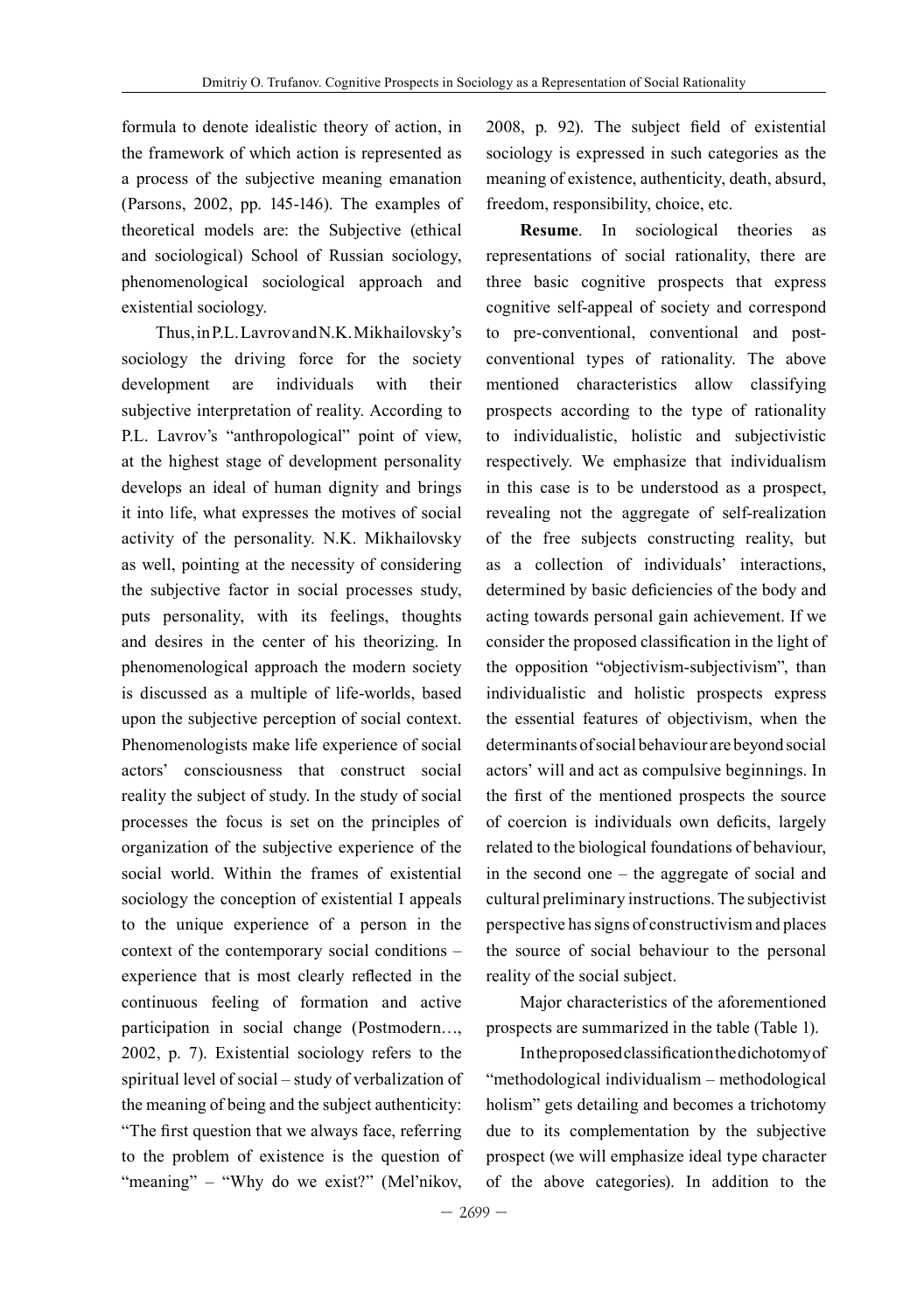| Type of<br>rationality | Cognitive<br>prospect | Explanatory model                                                                                                                                                                            | Theoretic examples                                                                                               |
|------------------------|-----------------------|----------------------------------------------------------------------------------------------------------------------------------------------------------------------------------------------|------------------------------------------------------------------------------------------------------------------|
| Post-conventional      | subjectivistic        | "subjective meaning – expression";<br>the source of social behaviour<br>is in personal reality of self-<br>actualization individuals;<br>interaction regarding autonomous<br>social subjects | Subjective School in Russian<br>sociology; phenomenological<br>sociology;<br>existential sociology               |
| Conventional           | holistic              | "social norm – following"; the<br>source of social behaviour is in<br>group solidarity of the interacting<br>actors:<br>cooperative interaction                                              | E. Durkheim's sociologism;<br>T. Parsons' structural<br>functionalism:<br>social systems theory by<br>N. Luhmann |
| Pre-conventional       | individualistic       | "personal goal – action";<br>the source of social behaviour<br>is in personal motivation of the<br>atomized individuals;<br>competitive interaction                                          | rational choice theory;<br>B. Malinowski's functionalism;<br>social conflict theory; social<br>exchange theory   |

Table 1. Cognitive prospects in sociology from the point of view of postnonclassical (universum) theory of rationality

theories constructed within the framework of one or another of the above prospects, there are theories, in which several prospects are applied simultaneously. This are, as a rule, synthetic theories, striving to cover the whole range of the research subject manifestations in their analysis. One of the samples of such theories is postnonclassical (universum) approach, which methodological principles (Nemirovsky, 2007, pp. 65-77) made the view proposed in this paper possible.

Our point of view is, of course, very simplified, requires thoroughness and detailing. At the same time, it allows, on the one hand, to deepen the reflection of contemporary researchers regarding their commitment to a particular paradigm, and on the other – to point out the necessity to apply each of the identified prospects to the analysis of its respective class of phenomena. Thus, individualistic prospect can be an adequate theoretical tool for studying material and energy level of social systems and hardly suites for the study of the phenomena of functional and organizational and informational levels. Application of this prospect outside its subject area brings theoretical difficulties to life. An example thereof can be so-called "paradox of cooperation", which, when studied from the positions of other prospects, doesn't show signs of paradox.

#### **References**

Giddens, A. *Posledstviia sovremennosti* [The Consequences of Modernity]. Transl. from English by G.N. Ol'khovik; D.A. Kibal'chich; introductory article by T.A. Dmitriev. Moscow, Praksis, 2011. 343 p.

Gouldner, A.W. *Nastupaiushchii kriziz zapadnoi sotsiologii* [The Coming Crisis of Western Sociology]. Transl. from English. St. Petersburg, Nauka, 2003. 575 p.

Vygotsky, L.S. Myshlenie i rech [Thought and Speech]. *Thought and Speech*: Collected Papers. Moscow, AST: Astrel', 2011. 638 p.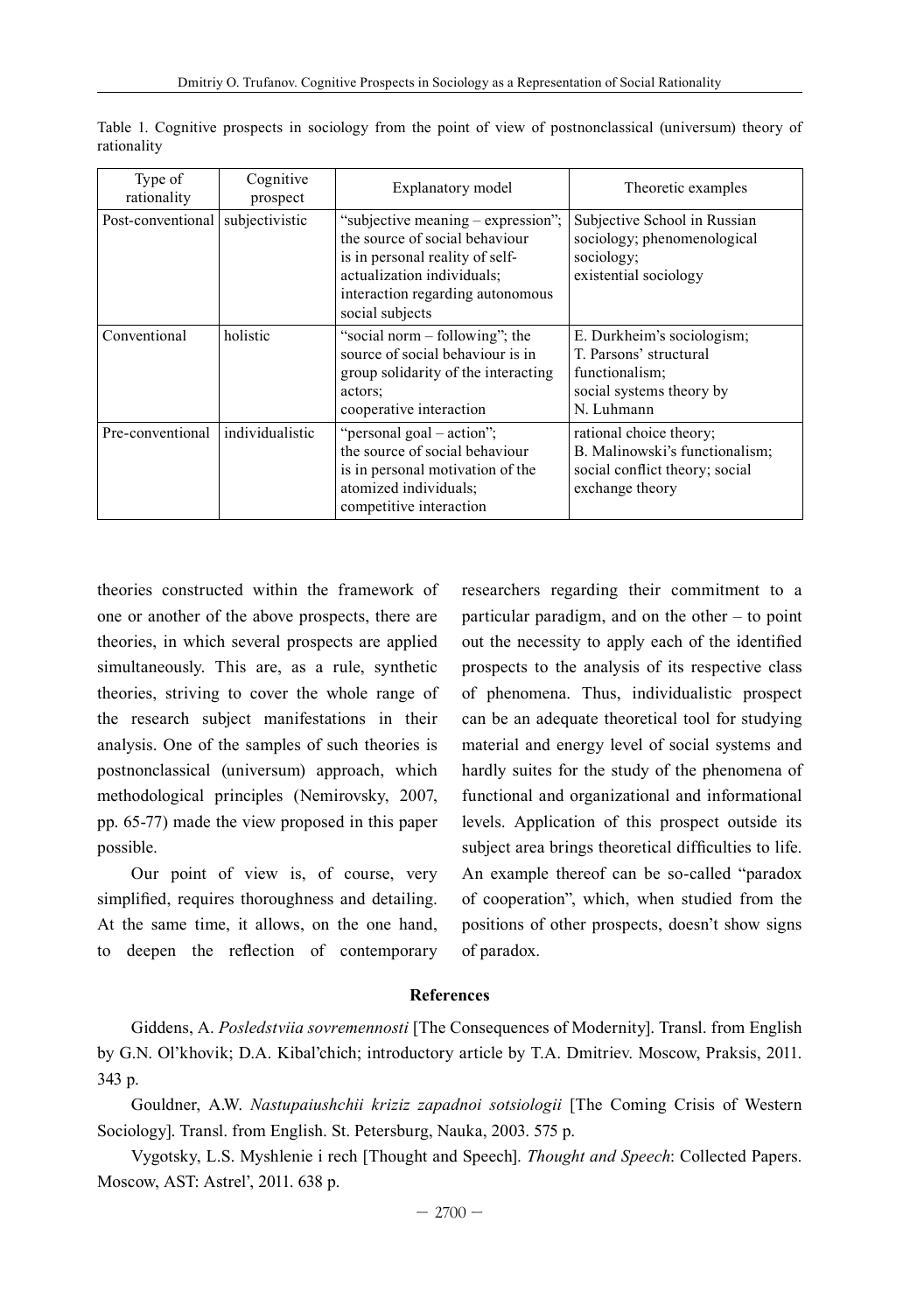Dodonov, B.I. *Emotsiia kak tsennost'* [Emotion as a Value]. Moscow, Politizdat, 1978. 272 p.

Davydov, A.A. (1992). Sotsiologiia kak metaparadigmal'naia nauka [Sociology as Metaparadigmatic Science]. *Sociological Research*, 9, 85−87.

Deviatko, I.F. *Sotsiologicheskie teorii deiatel'nosti i prakticheskoi ratsional'nosti* [Sociological Theories of Action and Practical Rationality]. Moscow, Avanti Plus, 2003. 336 p.

Durkheim, E. *O razdelenii obshchestvennogo truda. Metod sotsiologii* [The Division of Labour in Society]. Transl. from French and afterword by A.F. Gofman. Moscow, Nauka, 1990. 575 p.

Zinchenko, E.V. (2003) "Kommunikativnaia ratsional'nost" kak apriori sotsial'nykh nauk (metodologicheskii obzor proektov) ["Communicative Rationality" as A Priori of Social Sciences (Methodological Projects Survey)]. *Theoretical Journal «Credo New»,* 3. URL: http://credonew.ru/ content/view/350/28/ (accessed: 10.03.2015).

Collins, R. *Chetyre sotsiologicheskie traditsii* [Four Sociological Traditions]. Transl. by V. Rossman. Moscow, Territoriia Budushchego, 2009. 320 p.

Kravchenko, S.A. (2007). Sotsiologicheskaia teoriia: diskurs budushchego [Sociological Theory: Discourse of the Future]. *Sociological Studies*, 3, 3−13.

Kurakin, D. Yu. (2005). Simvolicheskie klassifikatsii i "Zheleznaia kletka": dve perspektivy teoreticheskoi sotsiologii [Symbolic Classifications and "Iron Cage": Two Prospects of Theoretical Sociology]. *The Sociological Review*, 4(1), 63-81.

Malinowski, B. *Nauchnaia teoriia kul'tury* [*A Scientific Theory of Culture*]. Transl. from English by I.V. Utekhin; content and introductory article by A.K. Baiburin. 2nd edition, revised. Moscow, OGI, 2005. 184 p.

Mel'nikov A. (2008). Problemnoe pole ekzistentsial'noi sotsiologii [Problematic Field of Existential Sociology]. *Sociology: Theory, Methods, Marketing*, 2, 83-102.

Nemirovsky, V.G. *Bazovye tsennosti v massovom soznanii: tsennostnye perezhivaniia, smysl zhizni i otnoshenie k smerti, grekh kak sotsial'nyi phenomen* [Basic Values in Mass Consciousness: Value Experiences, Meaning of Life, Attitude to Death, Sin as a Social Phenomenon]. Krasnoyarsk, 2002. 60 p.

Parsons, T. *O structure sotsial'nogo deistviia* [The Structure of Social Action]. Moscow, Akademicheskii Proekt, 2002. 880 p.

Ritzer, G. Sovremennye sotsiologicheskie teorii [Modern Sociological Theory]. 5<sup>th</sup> edition. St. Petersburg, Piter, 2002. 688 p.

Trufanov, D.O. (2012). Universumnaia sotsiologicheskaia teoria ratsional'nosti [Universum Sociological Theory of Rationality]. *Theory and Practice of Social Development*, 4, 87-91.

Trufanov D.O. (2013). Ratsional'nost' kak sotsiologicheskaia problema. Postneklassicheskii (uiniversumnyi) podkhod [Rationality as a Sociological Problem. Postnonclassical (Universum) Approach]. *Sociological Research*, 4, 60−69.

Nemirovsky, V.G. (2008). The Theoretical-Methodological Foundations of Post-non-Classical Approaches in the Contemporary Russian Sociology. *Journal of Siberian Federal University. Humanities & Social Sciences,* 1(1), 77-90.

Nemirovsky, V.G. *Sovremennaia sotsiologiia* [Modern Sociology]. Krasnoyarsk, 2002. 383 p.

Nemirovsky, V.G. Sovremennaia teoreticheskaia sotsiologiia [Modern Theoretical Sociology]. Krasnoyarsk, 2003. 303 p.